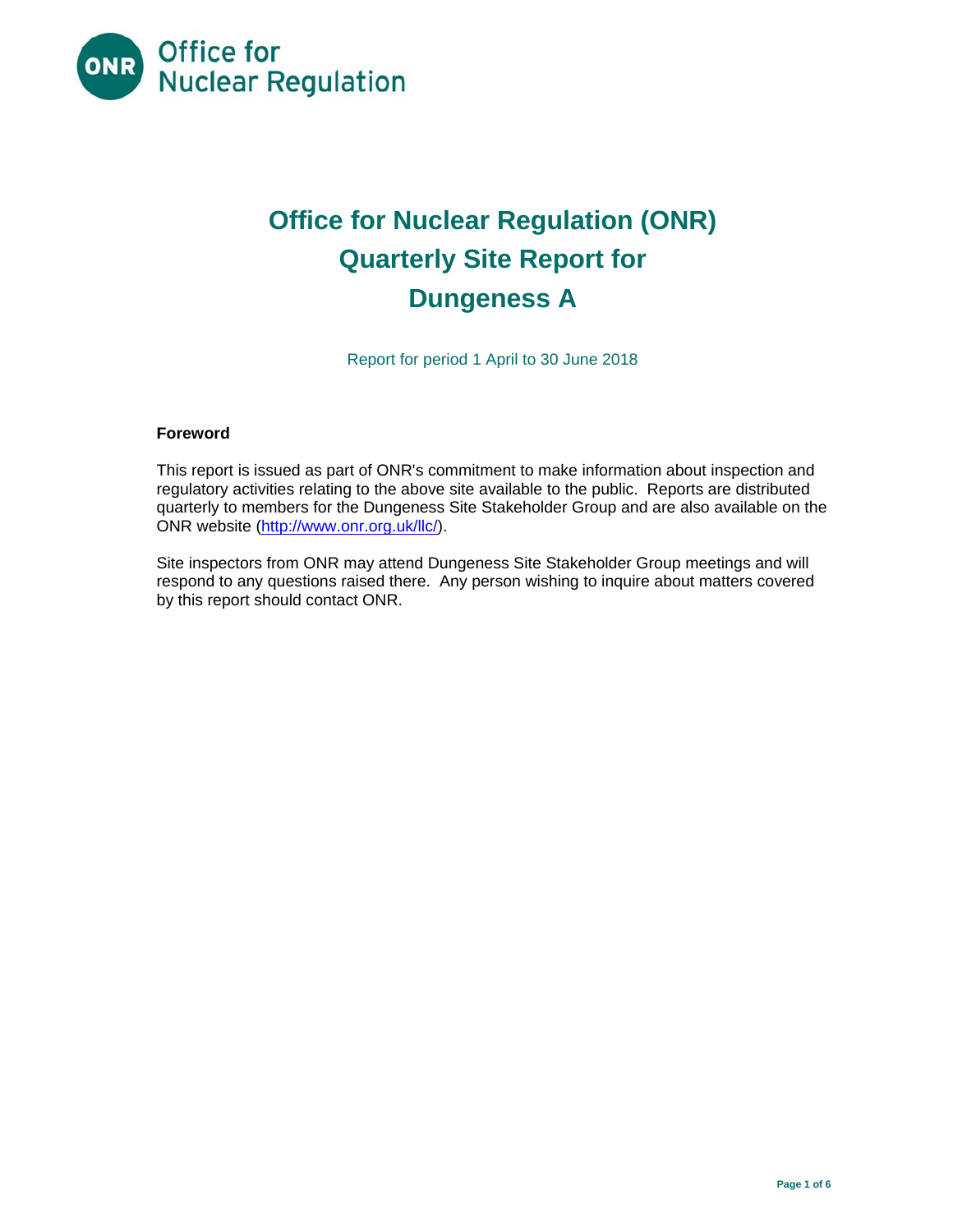## **TABLE OF CONTENTS**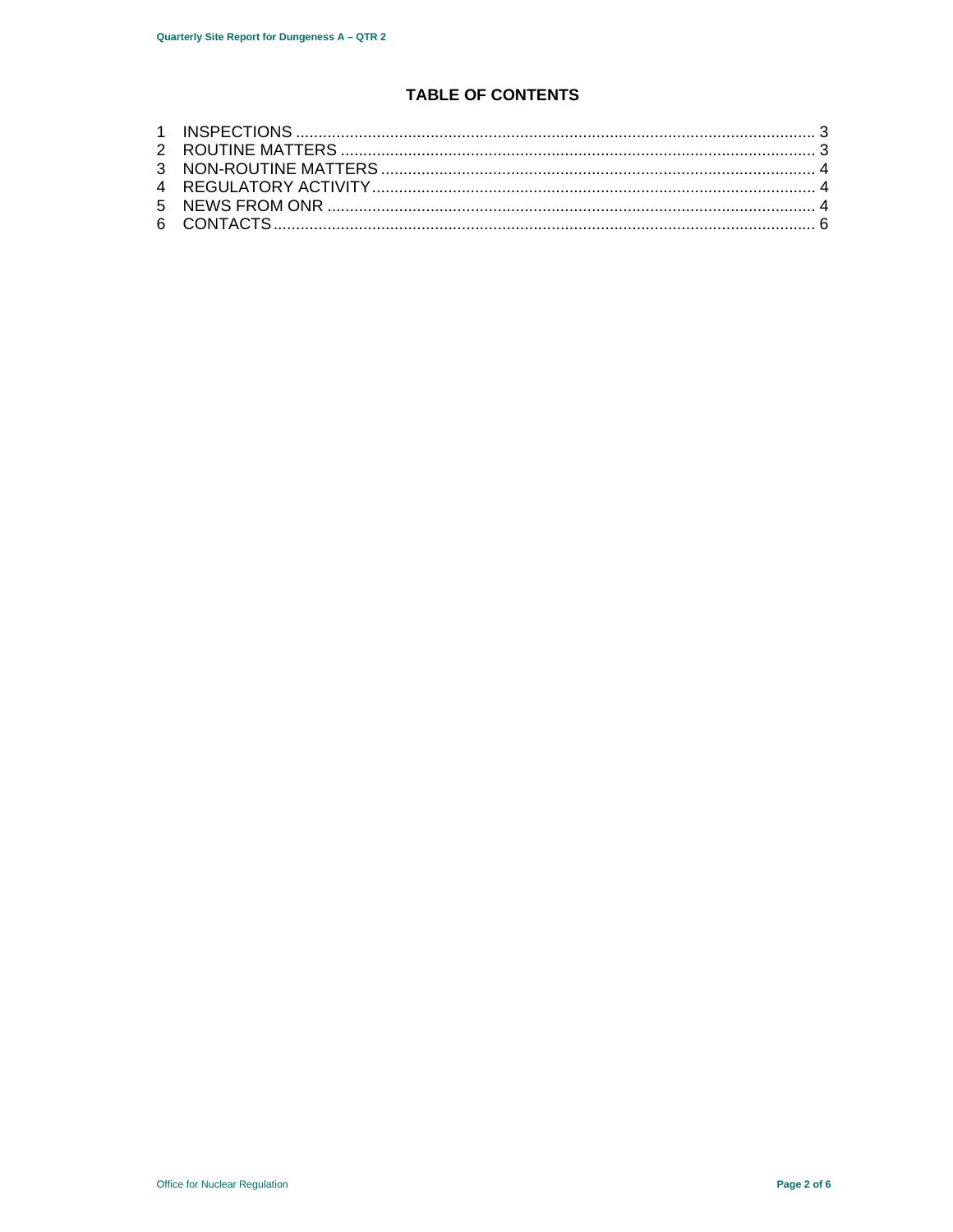## **1 INSPECTIONS**

## **1.1 Dates of inspection**

The ONR site inspector made planned inspections on the following dates during the quarter:

• 22 $^{nd}$  to 24 $^{th}$  May 2018

## **1.2 ONR held meetings with Dungeness on the following dates during the quarter:**

None

## **2 ROUTINE MATTERS**

## **2.1 Inspections**

Inspections are undertaken as part of the process for monitoring compliance with:

- the conditions attached by ONR to the nuclear site licence granted under the Nuclear Installations Act 1965 (NIA65) (as amended);
- **the Energy Act 2013;**
- the Health and Safety at Work Act 1974 (HSWA74);
- regulations made under HSWA74, for example the Ionising Radiations Regulations 1999 (IRR99) and the Management of Health and Safety at Work Regulations 1999 (MHSWR99);
- The Nuclear Industry Security Regulations (NISR) 2003.

The inspections entail monitoring licensee's actions on the site in relation to incidents, operations, maintenance, projects, modifications, safety case changes and any other matters that may affect safety. The licensee is required to make and implement adequate arrangements under conditions attached to the licence in order to ensure legal compliance. Inspections seek to judge both the adequacy of these arrangements and their implementation.

The inspection in May comprised a combined LC 12 & 36 compliance inspection including discussions with Magnox staff, a walk-down of the site and reviews of relevant records and documentation.

During the inspection, the management arrangements for the authorisation of selected staff, the arrangements for determining whether an individual is suitably qualified and experienced and training records relating to key operational personnel were examined. The organisation structure and the licensee's arrangements for confirming that adequate organisation resources were being made available were also reviewed.

ONR judged that, on the evidence examined, the licensee has adequate arrangements in place for authorisation and that that adequate human resources were being made available.

During the inspection a visit was being undertaken by senior members of the Magnox Ltd management team. The ONR site inspector was able to meet with them and discuss the issues with asset management that are being experienced with the site. A great deal of work is currently being put into assessing the best approach to adopt for decommissioning the site, however no final decision has been taken yet.

## **2.2 Other work**

A number of minor incidents occurred during commissioning of the waste sludge and resin retrieval system. Based on previous regulatory discussions the project team had undertaken a thorough review of the system, documentation and procedures and had identified a number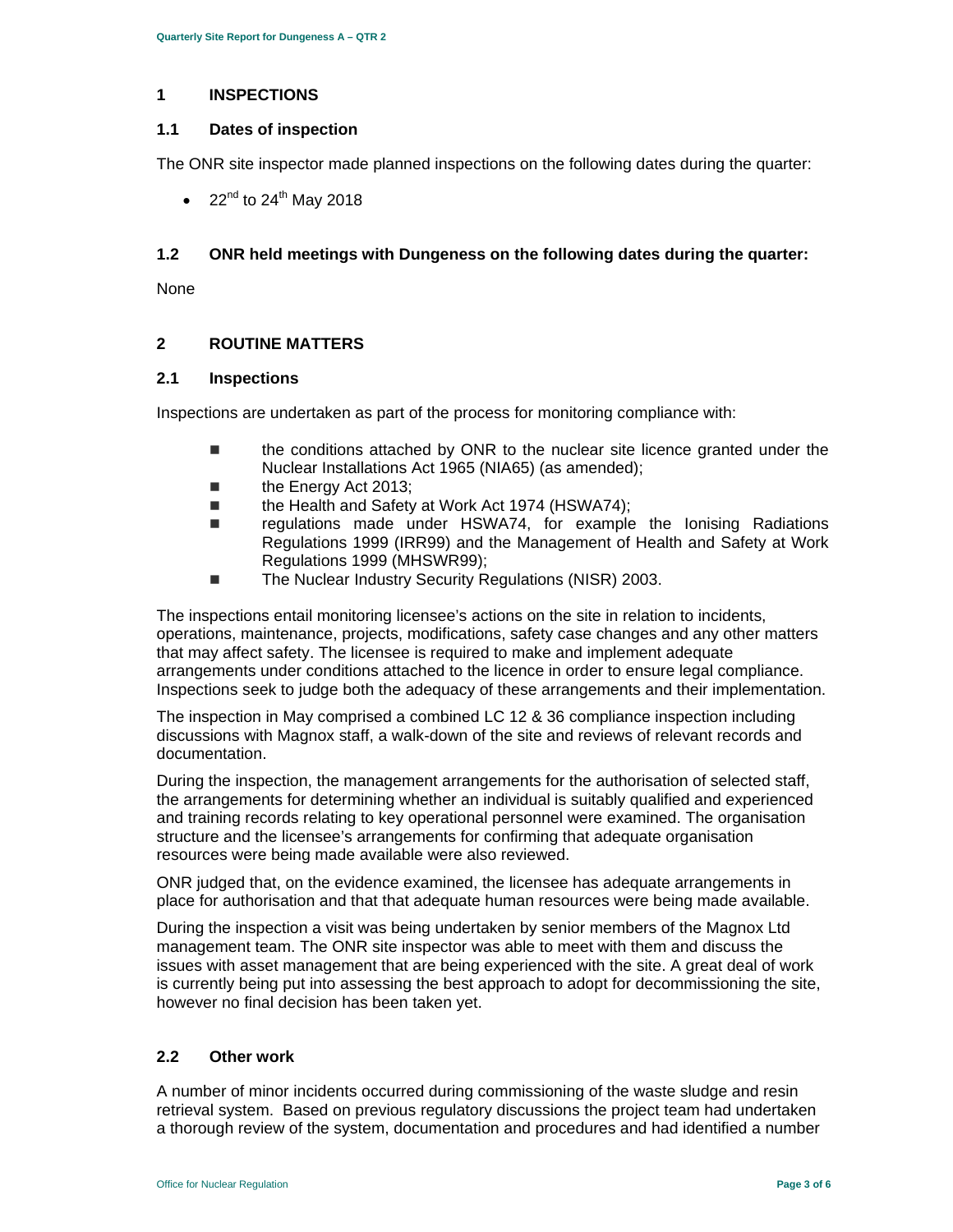of improvements and corrections to documentation. A great many of these were minor in nature, however the project had halted the commissioning of the system whilst these issues were being addressed. ONR was satisfied that this action should prevent any further incidents during commissioning.

## **3 NON-ROUTINE MATTERS**

Licensees are required to have arrangements to respond to non-routine matters and events and report significant events to ONR. ONR inspectors judge the adequacy of the licensee's response, including actions taken to implement any necessary improvements. No matters of significance were reported during this period.

## **4 REGULATORY ACTIVITY**

ONR may issue formal documents to ensure compliance with regulatory requirements. Under nuclear site licence conditions, ONR issues regulatory documents, which either permit an activity or require some form of action to be taken; these are usually collectively termed 'Licence Instruments' but can take other forms. In addition, inspectors may issue Enforcement Notices to secure improvements to safety.

There have been no formal notices or Lis issued during this quarter.

Reports detailing ONR's regulatory decisions can be found on the ONR website at http://www.onr.org.uk/pars/.

## **5 NEWS FROM ONR**

#### **Stakeholder Engagement**

On 9 May we held our ONR annual Industry Conference, with the theme - 'Public Safety – everyone's responsibility.' Delegates from more than 45 different organisations attended, and we were delighted that Richard Harrington, Parliamentary under Secretary of State, Minister for Business and Industry, was able to join us to deliver a keynote speech. The conference provided us with an opportunity to engage directly with senior representatives from across industry and government on a number of topical and strategic issues affecting the sector.

As part of our continued stakeholder engagement work, we welcomed finance professionals from a number of nuclear site licensees and dutyholders to seminars in London and Birmingham in June. Led by our Finance Director, Sarah High, we hosted the seminars to provide the industry with a better understanding of our charging methodology, the principles we apply, and how the charging process works. To accompany the seminars we have also published a new booklet – How we charge for Nuclear Regulation – which is available on our website.

The next ONR/NGO engagement forum will take place on 11 October in London. This is a forum to discuss strategic, cross-cutting regulatory matters. Site specific matters are normally addressed via Site Stakeholder Groups. We are always keen to engage with a range of stakeholders and groups on nuclear safety and security issues, so if you do represent a nuclear-interest Non-Governmental Organisation, and are not already involved through our forum or via a Site Stakeholder Group, then please get in touch with the ONR Communications team for further details, via contact@onr.gov.uk

#### **Regulatory News**

A delegation from ONR, led by Chief Nuclear Inspector Mark Foy, supported the UK's contribution to the 6th Joint Convention review meeting in Vienna. Bringing together 78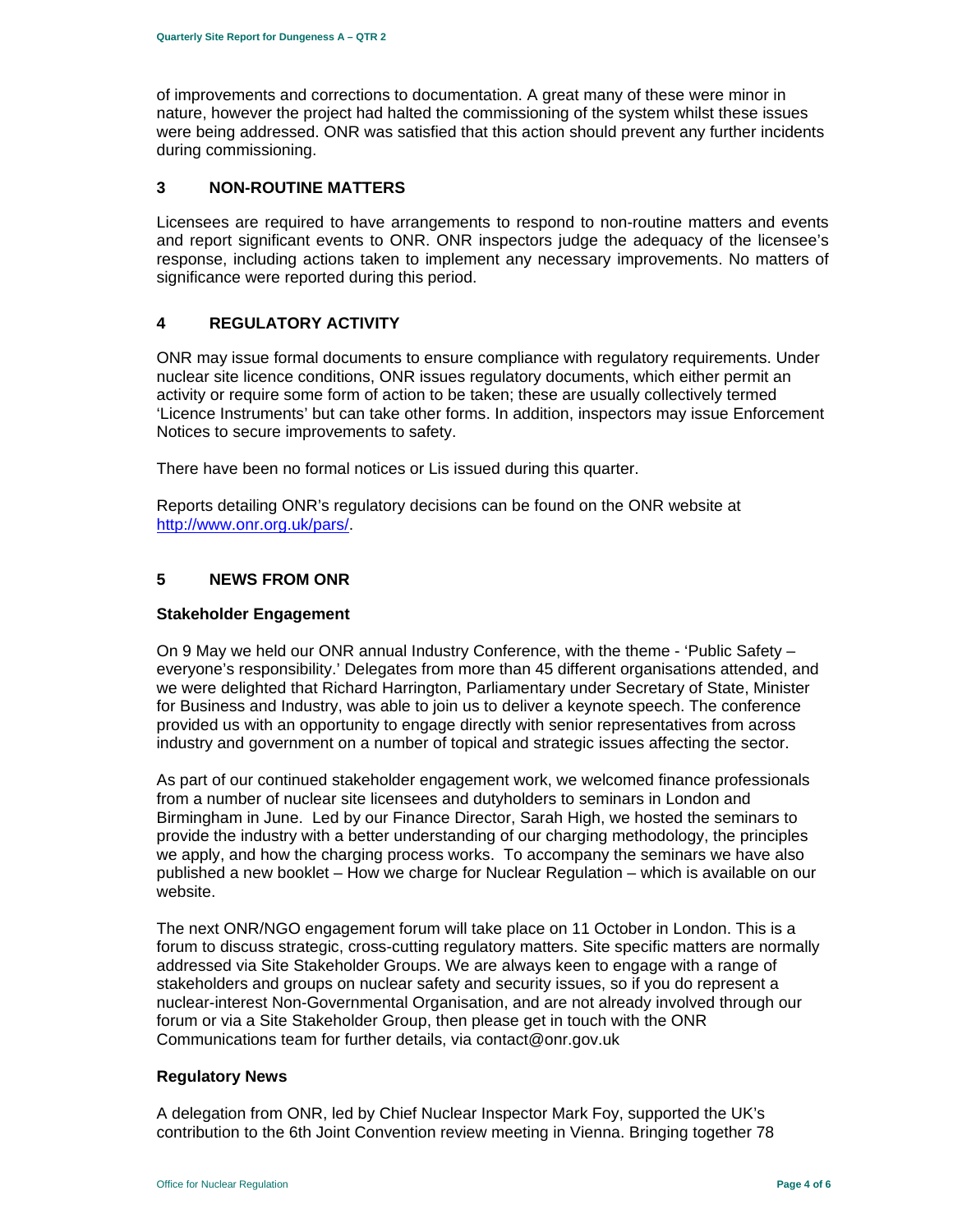countries from around the world, the Joint Convention on the Safety of Spent Fuel Management and the Safety of Radioactive Waste Management is the world's leading international forum for ensuring society and the environment are protected from hazards arising from spent fuel and radioactive waste. Further details can be found on the IAEA website.

In August Mark Foy, will host a webinar on the outcome of the UK report to the joint convention. Further details on how to sign up for the webinar will be advertised on our website and social media channels over the coming weeks.

We have notified Sellafield Ltd of our intention to prosecute the company for offences under Section 2 (1) of the Health and Safety at Work etc. Act (1974). The charge relates to an incident on 5 February, 2017, at a facility which handles special nuclear materials, which resulted in personal contamination to a Sellafield Ltd employee. The decision to prosecute follows an ONR investigation into the incident

In May we awarded the contract for delivery of the UK Nuclear Safeguards Information Management and Reporting System (SIMRS) IT system to Axis 12 Ltd. The IT system is necessary for us to establish a domestic safeguards regime after the UK's withdrawal from the Euratom Treaty. The government has now launched the consultation on Nuclear Safeguards Regulation, further details can be found on our website. Corporate News

In May we published a self-assessment exercise to update on how well our activity currently aligns with the Regulators' Code, which came into effect in April 2014 to provide a framework for how regulators should engage with those they regulate. The full report is available on our website.

In June we published our Annual Report and Accounts highlighting the extent of our regulatory activities. During the 17/18 year over 1,000 inspections were carried out across 36 licensed sites and transport dutyholders, ensuring the required standards of safety and security were met to protect the public and workers. The full report is available on our website.

In July we published our second gender pay report. The organisation-wide results show that ONR has a mean gender pay gap of 35.2%, which is wider than last year, although it is broadly similar to the rest of the UK nuclear industry and anticipated given our workforce profile, and that of the industries from which we have historically recruited. ONR is committed to addressing this issue and continues to focus on improving diversity and inclusion.

Our Chief Executive, Adriènne Kelbie, has agreed a three-year contract extension, taking her term of employment to January 2022.

For the latest news and updates from ONR, you can visit our website and sign up for our ebulletin: http://www.onr.org.uk/index.htm.